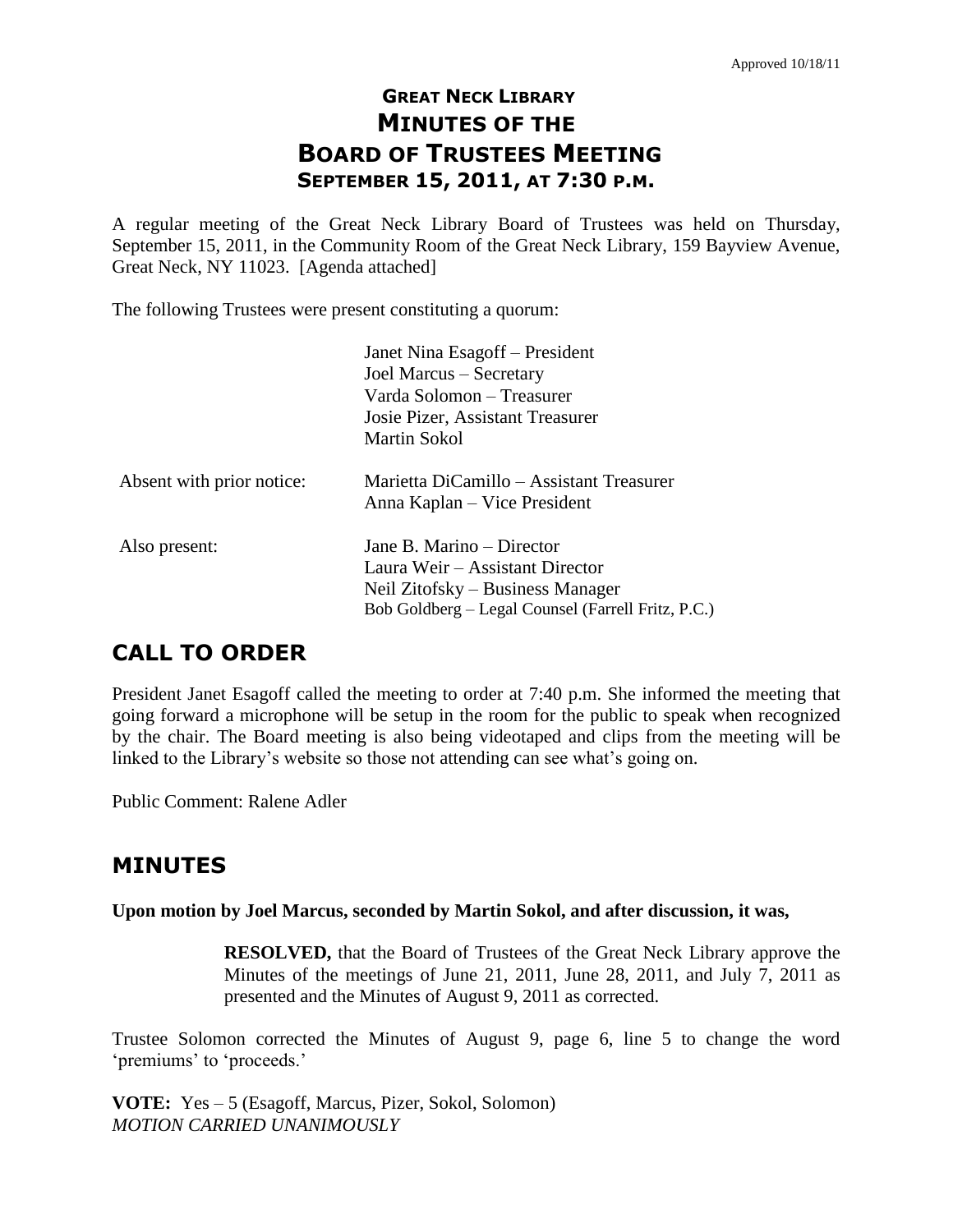# **TREASURER'S REPORT**

**Upon motion by Varda Solomon, seconded by Josie Pizer, and after discussion, it was,**

\_\_\_\_\_\_\_\_\_\_\_\_\_\_\_\_\_\_\_\_\_\_\_\_\_\_\_\_\_\_\_\_\_\_\_\_\_\_\_\_\_\_\_\_\_\_\_\_\_\_\_\_\_\_\_\_\_\_\_\_\_\_\_\_\_\_\_\_\_\_\_\_\_\_\_\_\_\_\_\_\_\_\_\_\_\_\_\_\_\_\_\_\_

**RESOLVED,** that the Board of Trustees of the Great Neck Library accept the following financial reports:

• September 15, 2011, Treasurer's Report;

Warrant dated June 18, 2011 through July 22, 2011 for Paid checks numbered 0029650 through 0029655, 0029697 through 0029703, 1238, 43159 through 43175 and Checks To-Be-Paid numbered 43176 through 43322, the sums set against their respective names, amounting in the aggregate to \$408,352.78;

Warrant dated July 23, 2011 through August 19, 2011 for Paid checks numbered 0029739 through 0029744, 0029780 through 0029784, and 43323 through 43334 and Checks To-Be-Paid numbered 43335 through 43483, the sums set against their respective names, amounting in the aggregate to \$252,510.74;

Warrant dated August 20, 2011 through September 9, 2011 for Paid checks numbered 0029818 through 0029823, 0029854 through 0029860, 43484 through 43495; and Checks To-Be-Paid numbered 43496 through 43592, the sums set against their respective names, amounting in the aggregate to \$234,755.20;

• Payroll Warrants for pay dates June 2, June 16 and June 30, 2011 in the amounts of \$170,319.46, \$166,463.80 and \$166,118.53 respectively for a total of \$502,901.79

Payroll Warrants for pay dates July 14 and July 28, 2011 in the amounts of \$208,807.56 and \$169,275.15 respectively for a total of \$378,082.71.

• Payroll Warrants for pay dates August 11 and August 25, 2011 in the amounts of \$170,460.23 and \$169,864.94 respectively for a total of \$340,325.17.

Public Comment: Ralene Adler

**VOTE:** Yes – 5 (Esagoff, Marcus, Pizer, Sokol, Solomon) *MOTION CARRIED UNANIMOUSLY* 

# **PERSONNEL CHANGES**

**Upon motion by Josie Pizer, seconded by Varda Solomon, and after discussion, it was,**

**RESOLVED,** that the Board of Trustees of the Great Neck Library accept the Personnel Changes of June, July and August 2011 as presented.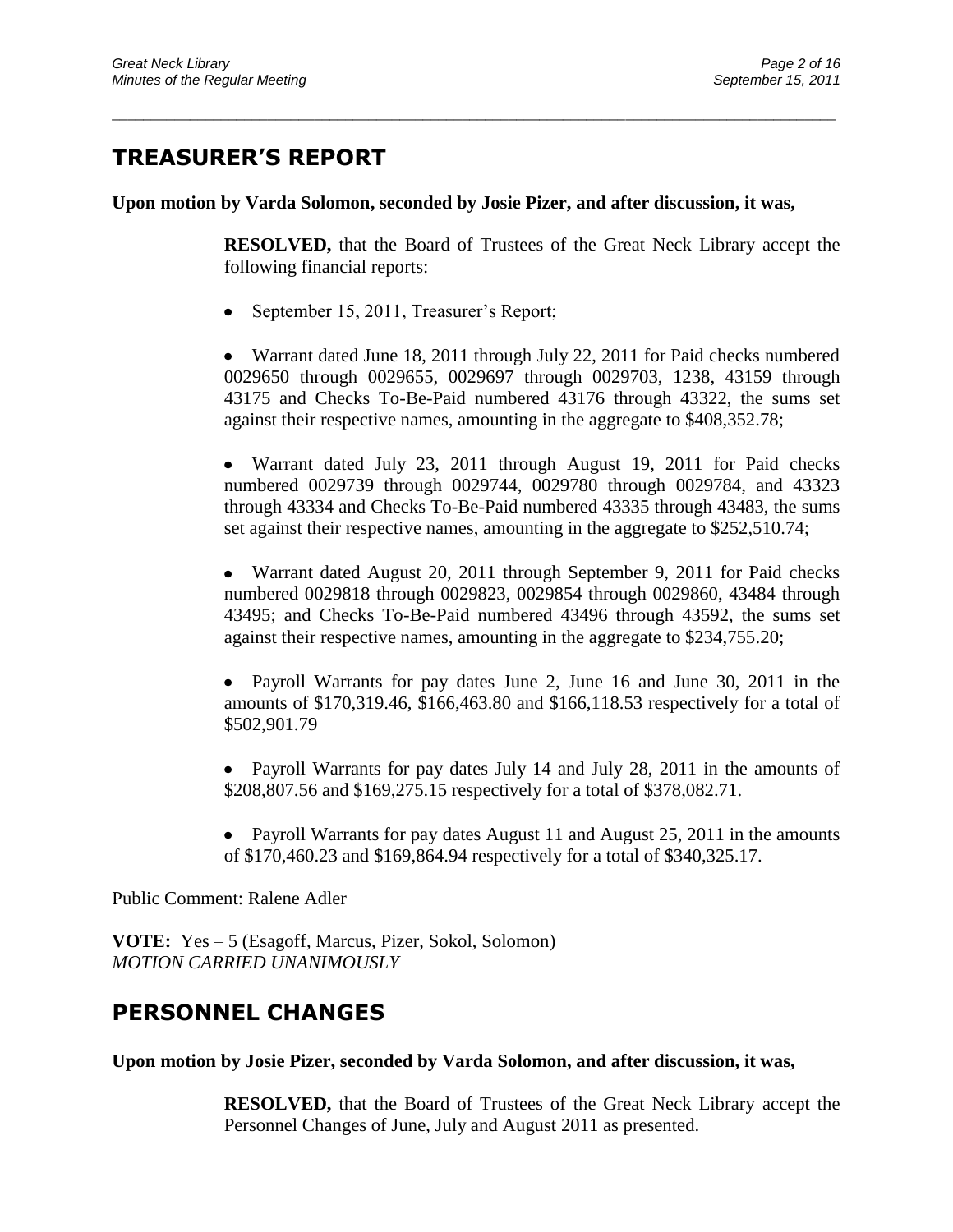**VOTE:** Yes – 5 (Esagoff, Marcus, Pizer, Sokol, Solomon) *MOTION CARRIED UNANIMOUSLY* 

# **WRITTEN REPORTS**

Below is the text of the written reports:

## **Finance Committee Meetings**

### **August 18, 2011, 7:30 p.m., Community Room of the Main Library**

In attendance:Chair Marietta DiCamillo, Trustee Josie Pizer and Board President Janet Nina Esagoff. Committee Chair Varda Solomon was absent with prior notice. Also in Attendance: Jane Marino, Library Director; Laura Weir, Assistant Director; Neil Zitofsky, Business Manager. The meeting was called to order by Assistant Treasurer DiCamillo, acting as Chair, called the meeting to order at 7:35 p.m.

\_\_\_\_\_\_\_\_\_\_\_\_\_\_\_\_\_\_\_\_\_\_\_\_\_\_\_\_\_\_\_\_\_\_\_\_\_\_\_\_\_\_\_\_\_\_\_\_\_\_\_\_\_\_\_\_\_\_\_\_\_\_\_\_\_\_\_\_\_\_\_\_\_\_\_\_\_\_\_\_\_\_\_\_\_\_\_\_\_\_\_\_\_

#### New Business

Breakout of Branch Costs: At the committee's request, Mr. Zitofsky prepared a chart showing the breakdown of operating and personnel costs for each library location. The committee thanked him for his work and stated they would find this very helpful going forward, especially when contemplating costs during construction.

#### Old Business

Review of Operating Expenses During Construction**.** Mr. Zitofsky stated that his projection of \$1 million savings during construction was a starting point and in fact he expected it to be higher. Once the referendum is passed, plans for a temporary site and reductions in staff, materials and supplies can be discussed more fully.

#### Regular Activities

The financial reports, check registers and warrant were reviewed by the committee and Mr. Zitofsky answered questions for the committee as they arose. There being no further questions, the committee signed checks.

#### Adjournment

There being no further business, the dates for future committee meetings were stated as September 13 and October 17. The meeting was adjourned at 8:40 p.m.

#### **Thursday, July 21, 2011, Station Branch at 7:30 p.m.**

In Attendance: Chair Varda Solomon, and Trustees Marietta DiCamillo and Josie Pizer. Absent with notice: Janet Nina Esagoff. Also in Attendance: Jane Marino, Library Director; Laura Weir, Library Assistant Director; Neil Zitofsky, Business Manager. Chair Solomon called the meeting to order at 7:35 p.m.

#### Old Business

NLS Update. Ms. Marino reported that a system-wide meeting of any NLS trustees who wish to attend will be held on Monday, September 25, 2010 at NLS Headquarters in Uniondale. One of the promises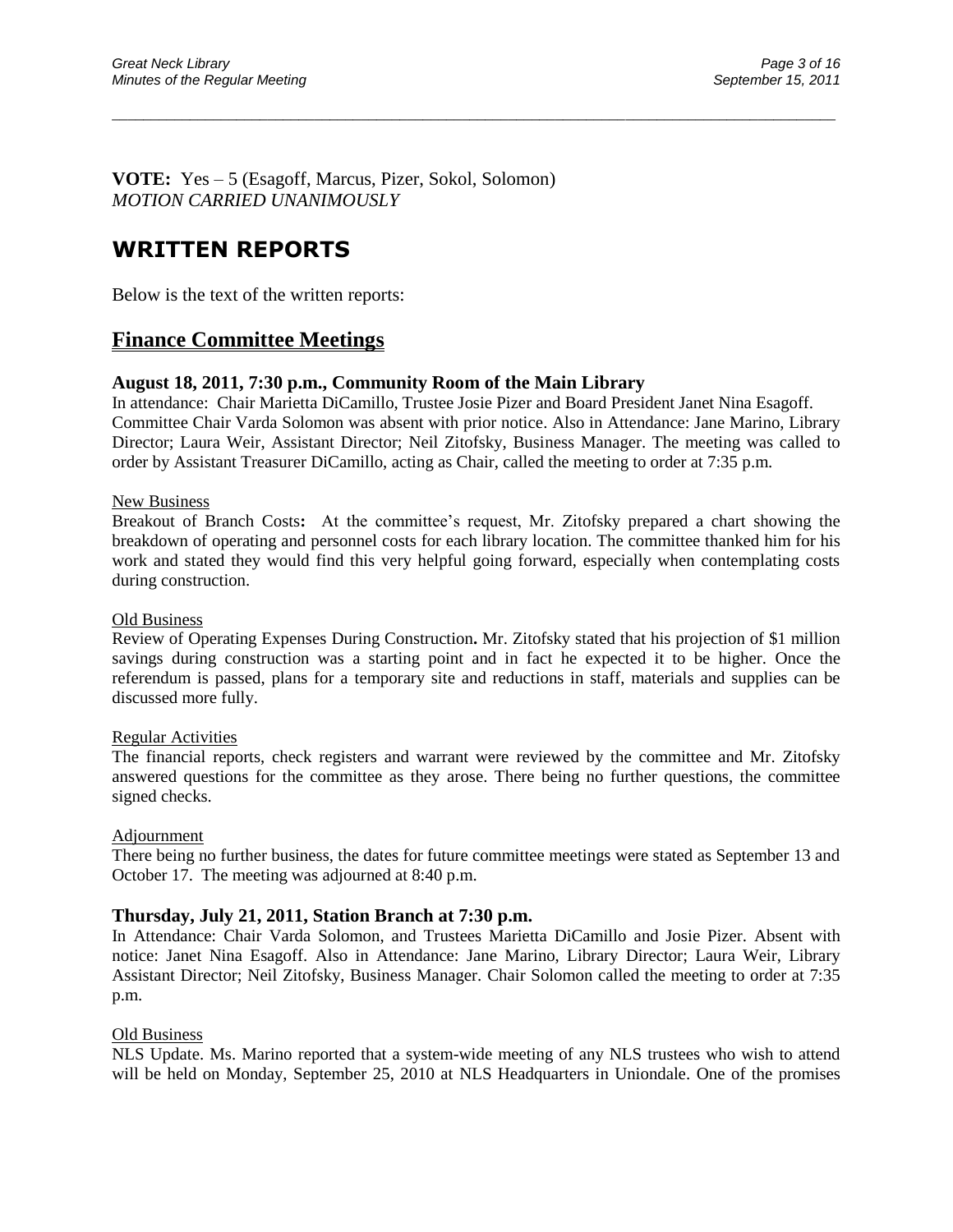made by NLS is that the costs for expenditures on the branches will be backed out of Great Neck Library"s figure to recognize the fact that deliveries are only made to Main.

\_\_\_\_\_\_\_\_\_\_\_\_\_\_\_\_\_\_\_\_\_\_\_\_\_\_\_\_\_\_\_\_\_\_\_\_\_\_\_\_\_\_\_\_\_\_\_\_\_\_\_\_\_\_\_\_\_\_\_\_\_\_\_\_\_\_\_\_\_\_\_\_\_\_\_\_\_\_\_\_\_\_\_\_\_\_\_\_\_\_\_\_\_

#### New Business

Air Conditioner. As of this date, Director Marino had nothing to report financially since no bills from Aggreko had been received.

Discussions in Progress: As of this date, both Parkville Lease Amendment and the Graham contract negotiations had not yet been completed.

Harras Bloom Invoices: These were discussed as part of the review of the warrant and redundant charges were eliminated from the invoice.

#### Regular Activities:

All financial documents, check register, and the check warrants were reviewed. Mr. Zitofsky answered the committee"s questions on particular vendors or checks as they arose. There being no further business, the checks were signed.

#### Adjournment:

Chair Solomon requested that Trustee DiCamillo chair the August meeting, since she would be on vacation. There being no further business, the meeting was adjourned at 9:00 p.m.

## **Policy Committee**

The meeting was held at the Station Branch on Tuesday, June 22, 2011, at 7:30 p.m. Chair DiCamillo and Trustee Pizer were in attendance. Absent with notice: Anna Kaplan, Trustee; Janet Nina Esagoff, Board President. Also in Attendance: Jane B. Marino, Library Director; Laura L. Weir, Assistant Director.

#### Old Business

Workplace Violence Prevention Policy: Assistant Director Laura Weir gave the committee a report on her progress to date to put together a Violence Prevention Program which she and her committee are working on. There are several major components. Among them are: staff training, evaluation of physical plants, and evaluation of protocols such as reporting of incidents and accidents. She further reported that training of the staff has been initiated and there will be speakers at the July and August staff meetings. Staff is required to view the power point that is now on the Intranet prior to the training sessions and they are urged to report anything they notice that might contribute to staff unsafety. Ms. Weir hopes to have a rough draft of the program for the committee at their August  $23<sup>rd</sup>$  meeting.

Meeting Room Policy**:** The Library Director presented her suggestions for changing the room charges for the Community Room, Multi-purpose Room and Branch meeting rooms. The committee suggested a few changes and Director Marino will have a revision for the August meeting.

Inappropriate Use of Public Funds: The Library Director checked with counsel who said the wording the school district uses is perfectly appropriate for the library with the appropriate word change. It will go on the September agenda.

There being no further business, the date of the next meeting was confirmed for August 23, 2011. The July meeting was cancelled.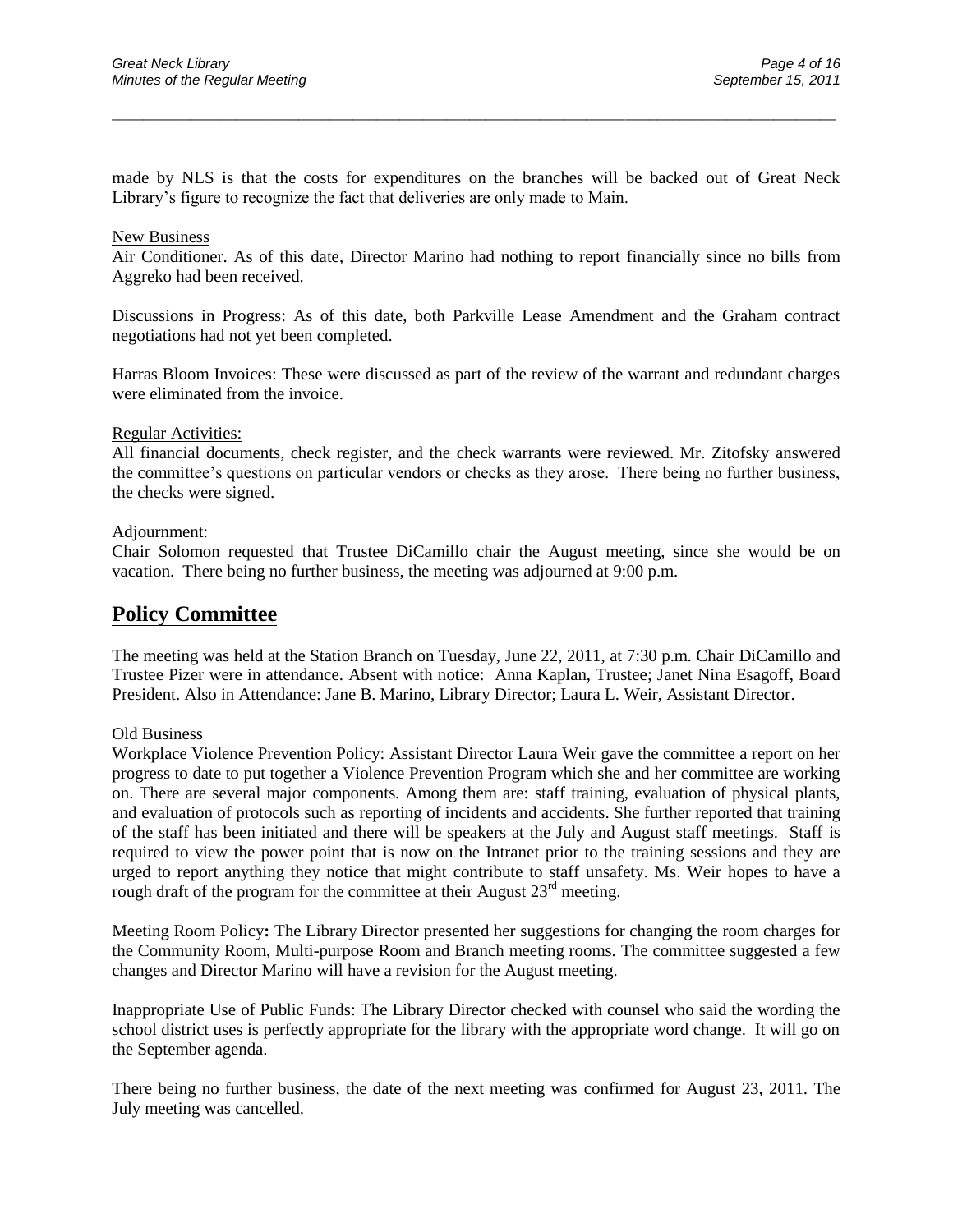## **Secretary**

There will be two separate issues that residents will be voting on in October. The first is the referendum on October 25th for the amount of money the Library can borrow over 20 years to finance the renovation/expansion project. The following Monday, October 31st will be the annual Trustee election which is uncontested.

\_\_\_\_\_\_\_\_\_\_\_\_\_\_\_\_\_\_\_\_\_\_\_\_\_\_\_\_\_\_\_\_\_\_\_\_\_\_\_\_\_\_\_\_\_\_\_\_\_\_\_\_\_\_\_\_\_\_\_\_\_\_\_\_\_\_\_\_\_\_\_\_\_\_\_\_\_\_\_\_\_\_\_\_\_\_\_\_\_\_\_\_\_

#### Referendum

Time: 7:00 a.m. – 10 p.m. Voting Sites: Residents living south of the L.I.R.R. station will vote at Great Neck South High School, 341 Lakeville Road. Residents living north of the L.I.R.R. will vote at the E.M. Baker Elementary School, 69 Baker Hill Road. Applications for absentee ballots can be obtained from the District Clerk"s Office at Phipps as well as at all four of our library locations. All this and more can be found on the Library"s website and there are also handouts at each library location.

#### Trustee/Nominating Committee Election

Date & Time: October 31st from 10 a.m. – 10 p.m. Voting Sites: Residents living north of Northern Boulevard will vote at the Main Library and residents south of Northern Boulevard will vote at the Parkville Branch Library.

The Nominating Committee endorsed Francine Ferrante Krupski for a four-year term on the Board of Trustees beginning January 2012 to fill the seat currently encumbered by Anna Kaplan. For the Nominating Committee, they endorsed Ian Lustbader and Diane Sandler to fill the expiring seats of Stacee Bernstein and Julius Mendel – both for a three year term beginning in January 2012.

There were no independent petitions received for any of these seats so the election will be uncontested.

Meet the Candidates Night will take place in an informal setting on Tuesday, October 11<sup>th</sup> at 7:30 p.m. at the Main Library.

Biographical information for all the candidates can be found in the September/October issue of the Library's newsletter, as well as on our website at [www.greatnecklibrary.org](http://www.greatnecklibrary.org/) and at all four library locations.

## **Assistant Director**

#### Great Neck Library Workplace Violence Prevention Program

The Workplace Violence Prevention Committee continues to work with Director Jane Marino to develop a written Workplace Prevention Program for the Great Neck Library. Staff responses to the July 13 staff meeting featuring a program by Wendy Hords, Health and Safety Specialist for NYSUT, indicated a need for further training in how to react to emergency situations at the Library. The Director addressed this need by creating a power point demonstration "What Should I Do?" that was featured at the August 3 staff meeting. The document set up various scenarios to which the staff would need to respond and gave answers as to how to proceed. There was lengthy discussion on how to fill out Accident and Incident Reports.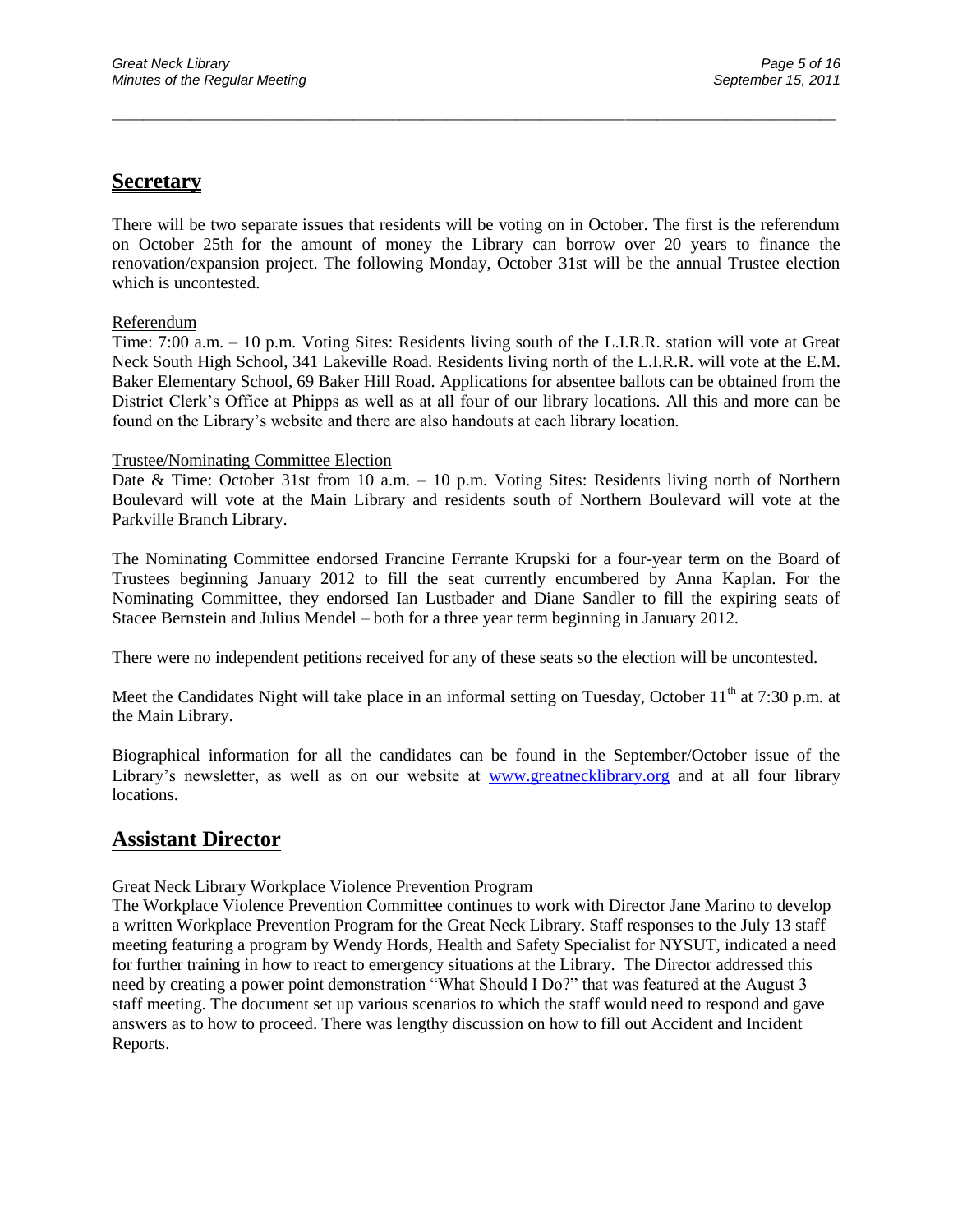After the Risk Assessment Evaluation at the three branches, I have had follow-up meetings with employees to discuss safety issues and to elicit concerns and suggestions from staff members that are specific to the branch.

\_\_\_\_\_\_\_\_\_\_\_\_\_\_\_\_\_\_\_\_\_\_\_\_\_\_\_\_\_\_\_\_\_\_\_\_\_\_\_\_\_\_\_\_\_\_\_\_\_\_\_\_\_\_\_\_\_\_\_\_\_\_\_\_\_\_\_\_\_\_\_\_\_\_\_\_\_\_\_\_\_\_\_\_\_\_\_\_\_\_\_\_\_

The Great Neck Library Workplace Violence Prevention Program continues to evolve and will present a written program to the Policy Committee on September 27, 2011.

#### Technical Services Update

Senior Librarian Chris Johnson reports that over the past 3 months, in addition to the normal processing of all new materials, the Tech Services department has begun retro-cataloging all of the uncatalogued children's paperbacks shelved here at Main as well as at the branches. This project better enables library users to place holds on specific titles and series books - especially helpful for the school summer reading lists. In addition, as was done with Main's adult uncatalogued collection, the branches have begun sending up their uncatalogued adult paperbacks to Tech Services for cataloging and re-processing. During this same time period, 1103 downloadable titles composed of 132 e-Audiobooks & 544 e-Books from the Nassau Digital Doorway Collection and 427 Gale Virtual Reference Titles have been added to the Great Neck Library catalog. This is a collaborative project accomplished by our librarians and trained clerical staff. The availability of these titles from within our catalog enhances our 24/7 service capabilities.

#### Museum Passes

The new batch of Museum passes began circulating on May  $1<sup>st</sup>$  with a streamlined circulation system that does not allow for reservations. Patrons obtain the passes at the Main Library on a first come, first served basis. Museum Passes will be sent to a Branch for a next day pick-up when available. The system has worked very well, allowing for many more circulations per pass. Some popular passes, like the Long Island Children"s Museum and the Nassau County Museum of Art were continued from the previous program, but the new selections have proved to be very popular. The Intrepid Air, Sea and Space Museum pass circulated 52 times over the summer and the Guggenheim Museum, with two passes, circulated 42 and 38 times respectively.

#### Book Sales

A silent auction in March for stamp catalogs and other yearly updated Reference materials, followed by a Spring special price book sale of discarded, oversized, mostly art books yielded a very favorable book sale income January through June. Totals for the six month period in 2011 were \$4869.50. Totals for 2010 were \$3,688.67, a difference of \$1,180.83. July and August book sales totaled \$904.45 for a yearto-date income of \$5,773.95.

Since the beginning of the year 2011, the Great Neck Library has received \$638.82 in commission from library discards sent to Better World Books for resale. Our nonprofit literacy partner Worldfund, supporting educational initiatives in Latin America, has received \$212.94 in commissions for the year.

## **Library Director**

#### Personnel

This summer began with a temporary cooling tower installation and ended with Hurricane Irene. Despite these setbacks our staff has performed admirably, working with a smile through the heat and doing their best to explain the problem to our patrons. I want to give special thanks to George Malcolm and the rest of the Maintenance Department who put in long hours and coped with the installation – and reinstallation – of the tower admirably.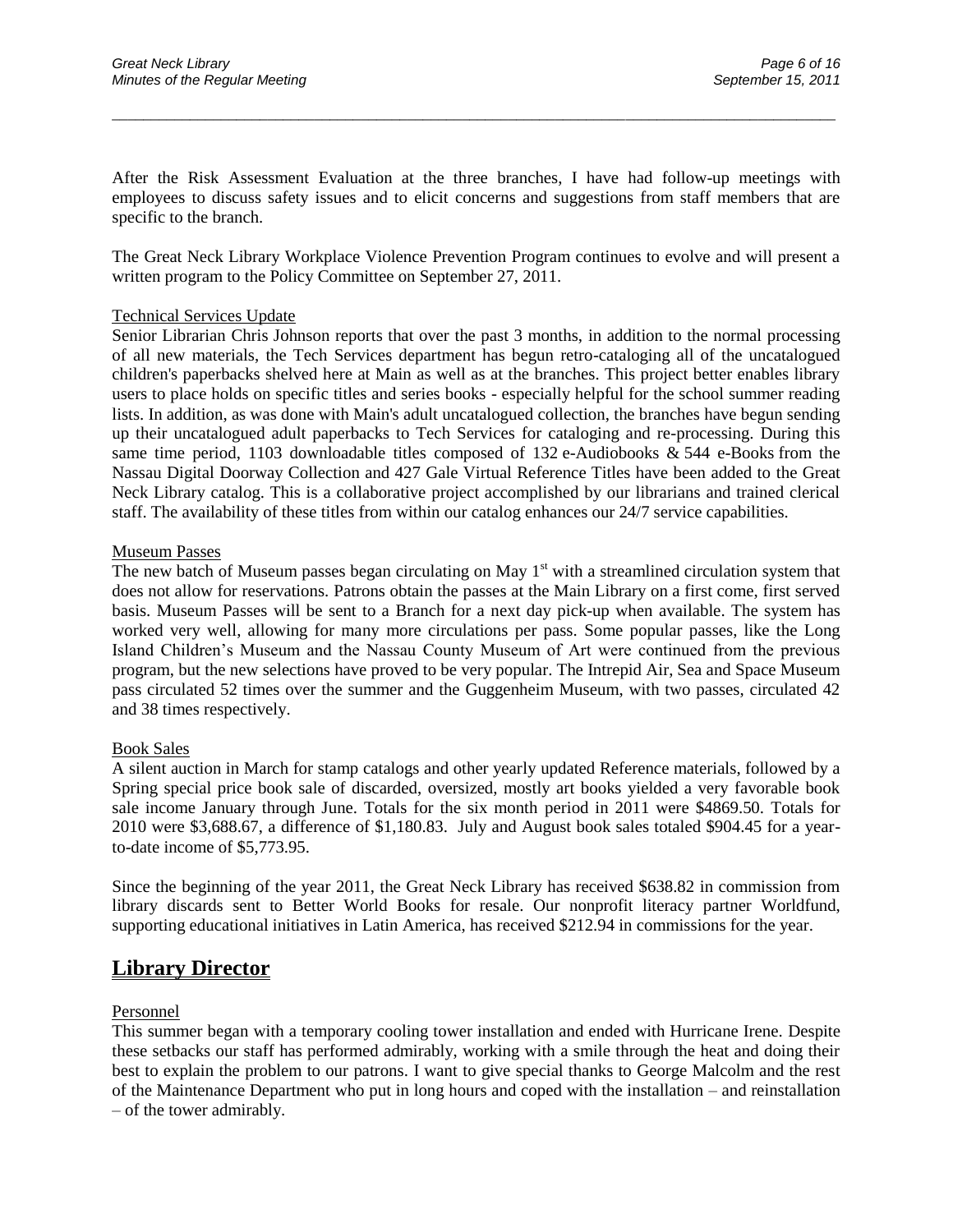Our building came through Hurricane Irene with some roof leakage and a power outage in the Main Library for two days. The branches were open, however. Station was open all day both Monday and Tuesday. Parkville opened at noon on Monday and Lakeville opened on Tuesday. Our patrons were happy to have a place that had lights and outlets to power devices and a smiling face behind the desk. My thanks go to the branch staff members for their excellent work. I plan on working on a contingency plan that will be in place to circulate the main building staff out to branches during a multi-day event.

\_\_\_\_\_\_\_\_\_\_\_\_\_\_\_\_\_\_\_\_\_\_\_\_\_\_\_\_\_\_\_\_\_\_\_\_\_\_\_\_\_\_\_\_\_\_\_\_\_\_\_\_\_\_\_\_\_\_\_\_\_\_\_\_\_\_\_\_\_\_\_\_\_\_\_\_\_\_\_\_\_\_\_\_\_\_\_\_\_\_\_\_\_

#### Branch News

As you can see by your agendas, the Parkville lease is waiting for Library Board approval. The School District has done an admirable job to draw up a fair amendment to our lease which will result in the payment for the additional space at the same per square foot amount we now pay. I would like the Board"s authorization to ask for RFP"s for architects and construction managers for this project.

Station Branch has had some leaks due to the rains, but the Construction Management firm has been very responsive and helpful.

#### Building News

This summer we have received site plan approval from the Town contingent on the fire plan being reworked to the Fire Department"s satisfaction. That has been done. We have also scheduled our Referendum for October 25, as you know. We are circulating information to the public, such as tax impact and voting information. In addition a number of informational meetings have been scheduled in all library locations. I have also spoken at two of the local Village Boards.

#### Tax Cap and Libraries

Attached is a letter from the New York Library Association regarding the Tax Cap Impact on Libraries as well as an article about four upstate libraries who presented budgets to their voters that exceed the 2% tax cap. As you can see by both the NYLA letter and the article, in order for a library such as ours to put forth a budget that exceeds the tax cap, the governing board would have to vote to permit that by at least 60%. Once that is done, a budget with a tax increase higher than 2% can be put to a public vote. The voters would need to approve it by a simple majority.

#### Meeting Attendance

I did not attend ALA as I felt that due to the HVAC emergency it was a better use of my time to stay here and deal with whatever came up surrounding the installation of the cooling tower. I had to cancel everything at the last minute. Justin Fuchs, however, did attend and his report is attached. He gave an oral report to the staff yesterday at the General Staff Meeting.

As a follow-up to the July  $21<sup>st</sup>$  Finance Committee meeting, Trustee Pizer inquired about the promise made by NLS that the costs for expenditures on the branches will be backed out of the Great Neck Library"s figure to recognize the fact that deliveries are only made to Main. The Director responded that she has just received a letter today from NLS but did not receive an amount but there are five items that enumerate the proposed modifications to their proposals. The Trustees will be receiving a copy of this email, and the matter will be discussed at the NLS Board of Trustees meeting at NLS on Monday on September  $26<sup>th</sup>$  at 7:30 p.m. to which all are invited to attend. Trustee Pizer will be attending that meeting.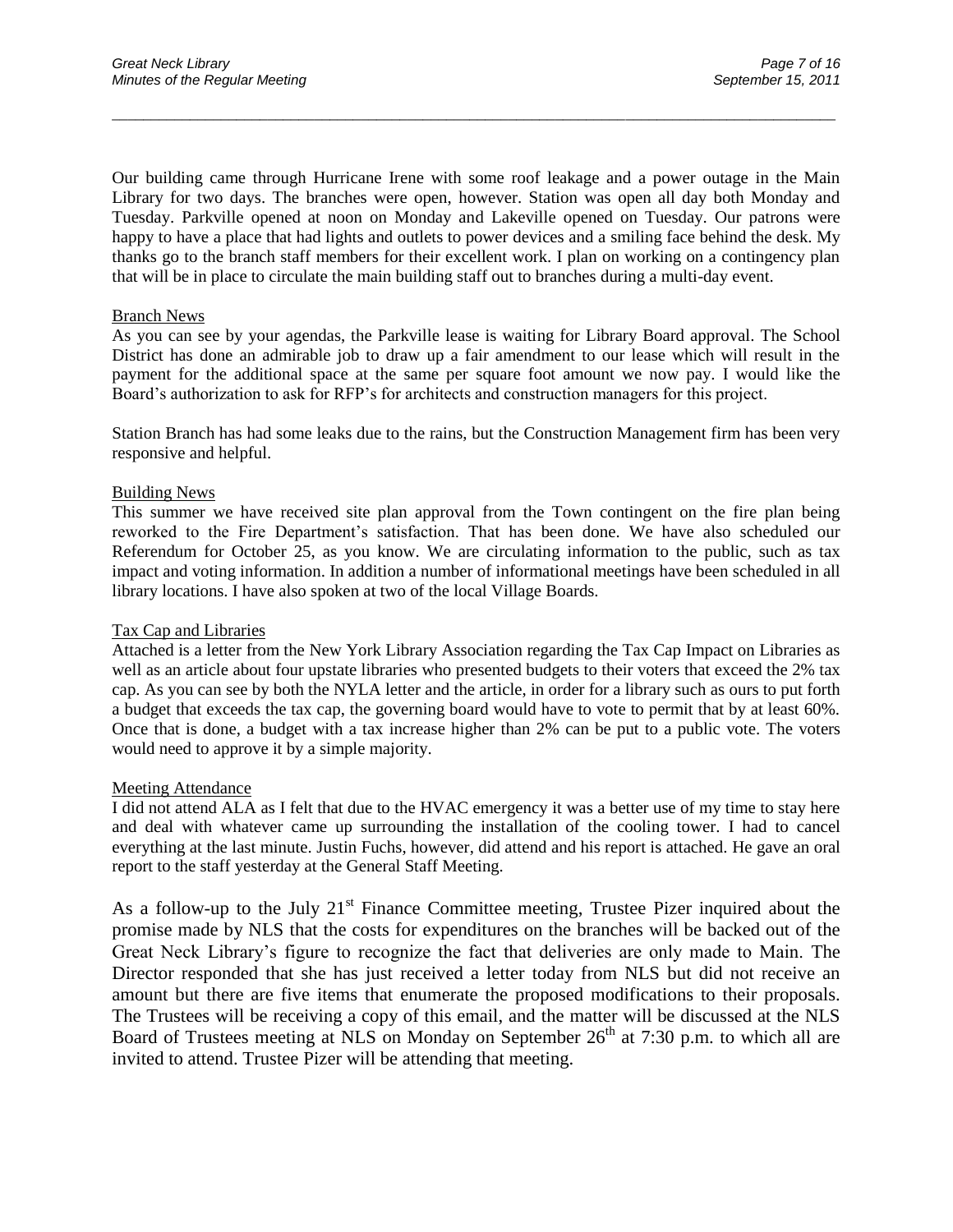Trustee Pizer commended Justin Fuchs for the remarkable report he provided covering his attendance at the ALA conference.

\_\_\_\_\_\_\_\_\_\_\_\_\_\_\_\_\_\_\_\_\_\_\_\_\_\_\_\_\_\_\_\_\_\_\_\_\_\_\_\_\_\_\_\_\_\_\_\_\_\_\_\_\_\_\_\_\_\_\_\_\_\_\_\_\_\_\_\_\_\_\_\_\_\_\_\_\_\_\_\_\_\_\_\_\_\_\_\_\_\_\_\_\_

A member of the public stated that the term of the current Area VII representative on the NLS Board of Trustees is expiring and inquired if the Board had considered putting forward a nominee to represent the interests of Great Neck in view of the fact that Great Neck Library Board has not had a representative for 15 years. Trustee Solomon suggested that there are some Board alumni who might be good at representing our concerns.

The Director also reported that Senator Martins" office informed her that the \$100,000 grant is still in play. They are waiting for the Governor's office to sign the waiver. Once that is done, DASNY will complete its desk audit and we should be receiving the funds anywhere between a couple days to five weeks.

# **OLD BUSINESS**

## **Approval of Parkville Branch Amended Lease**

## **Upon motion by Martin Sokol and seconded by Josie Pizer, and after discussion, it was,**

**RESOLVED,** that the Great Neck Library Board of Trustees approve a second amendment (dated September 1, 2011) to the current lease the Great Neck Library has with the Great Neck Public School District to lease 1,190 square feet of additional space at the Parkville Annex at the annual rent per square foot rate currently in effect (\$16.81 per square foot) which shall be applied to the additional space to result in a new monthly rent during the lease year 11/1/10- 10/31/11 prorated and applicable to the first month during which the Great Neck Library occupies the additional space. Annual and monthly rent due during subsequent lease years shall be increased by four percent (4%) each year for the remaining term of the lease.

Trustee Sokol raised the issue of the 4% annual increase. He contended that there should not be an increase when there is no inflation. He also inquired if any attempt was made to negotiate the 4% increase.

The Director explained that the current lease which expires in October 2018 has a built-in 4% yearly increase which was carried over to this new amended lease. She informed the Board that the School District did its best to prevent the Library from incurring additional costs by building on to provide the additional space. She also reminded the Board that they need to authorize her to obtain architectural services to move forward and the school has to get the space ready.

Trustee Solomon felt that the additional space should be subjected to a different rate than when the current lease was negotiated. She would like for the motion to be tabled until an operating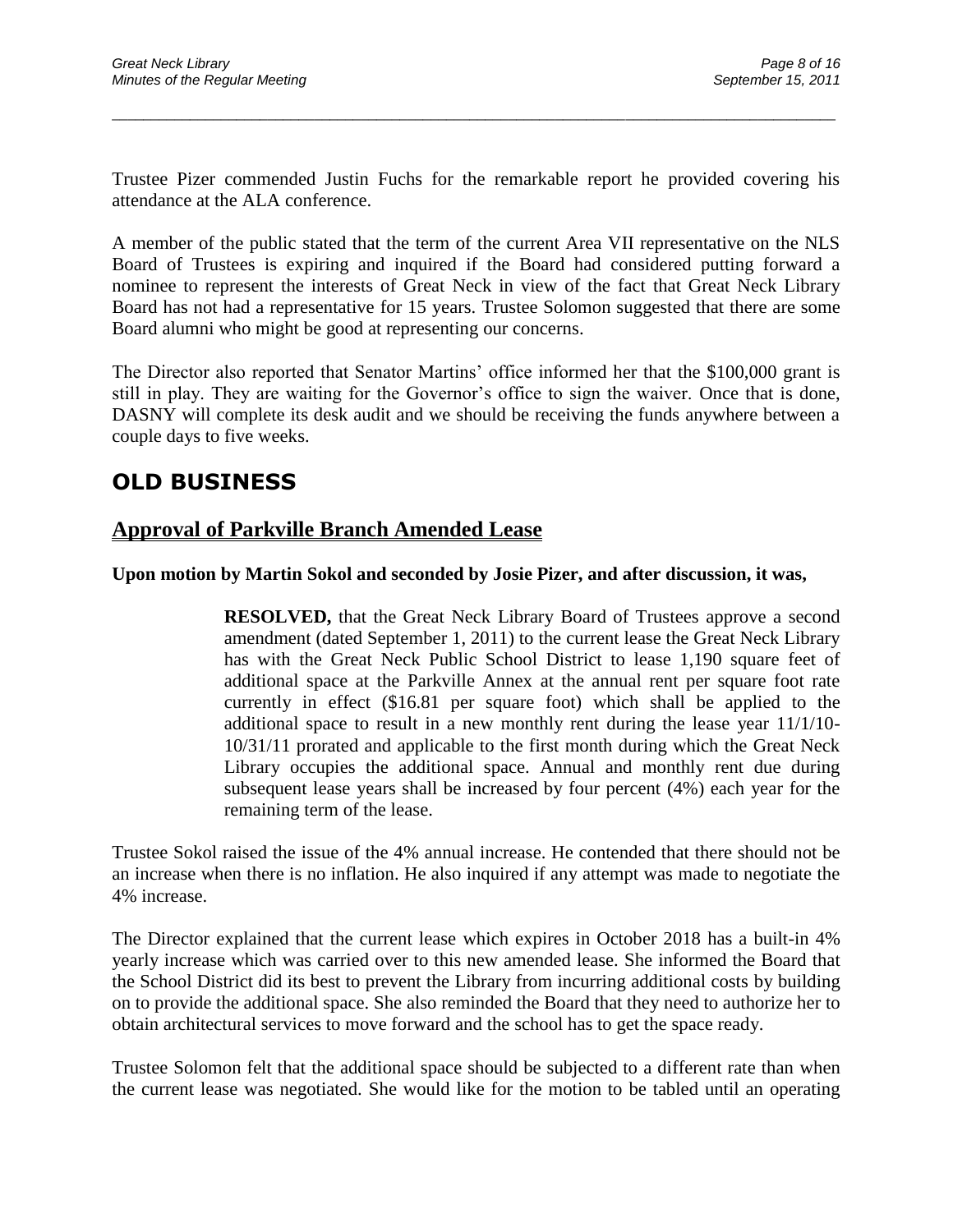budget for the new space to include insurance, cleaning, electricity etc., is prepared and the 4% increase is resolved.

\_\_\_\_\_\_\_\_\_\_\_\_\_\_\_\_\_\_\_\_\_\_\_\_\_\_\_\_\_\_\_\_\_\_\_\_\_\_\_\_\_\_\_\_\_\_\_\_\_\_\_\_\_\_\_\_\_\_\_\_\_\_\_\_\_\_\_\_\_\_\_\_\_\_\_\_\_\_\_\_\_\_\_\_\_\_\_\_\_\_\_\_\_

There was also the question as to when the Library will take occupancy of the space – at renovation or when the lease is signed. Attorney Bob Goldberg was asked for his opinion. He stated that if a lease is being amended, any term in the existing lease can be changed. He also clarified that the way the lease is written, once the lease is signed, the space is considered as occupied. The rent will be pro-rated depending on when occupancy begins. He recommended that the lease be taken back to the School Board for clarification of some of the terms used therein to be consistent with the understanding of the trustees. The terms – "occupy" as well as "what point does our tenancy begin", and whether or not the "effective date is the date when the Library actually signs the lease' – require clarification.

President Esagoff made it clear that the Board supports going forward with the lease for the additional space at Parkville.

*Public Comment: Ralene Adler, Norman Rutta*

#### **Upon motion by Varda Solomon and seconded by Josie Pizer, and after discussion, it was,**

**RESOLVED**, that the Great Neck Library Board of Trustees table the motion pending successful discussion with both the School District and Counsel.

**VOTE:** Yes – 5 (Esagoff, Marcus, Pizer, Sokol, Solomon) *MOTION CARRIED UNANIMOUSLY*

## **Approval of Bonnie D. Graham's Contract**

### **Upon motion by Varda Solomon and seconded by Joel Marcus, and after discussion, it was,**

**RESOLVED,** that the Great Neck Library Board of Trustees approve, ratify and confirm the contract of Bonnie D. Graham firm, executed on July 27, 2011 to represent the Library as its public relations firm at a fee not to exceed \$20,000; such money to be taken from the Main Building and Special Services.

President Esagoff explained that the Board had authorized the engagement of Bonnie D. Graham"s public relations firm. Subsequent to this, copies of the unsigned contract were sent to all the Trustees. She then signed the contract on July 27, 2011 without realizing that it had to be brought back to the Board for approval at a public Board meeting. She is now correcting the situation by bringing the executed contract before the Board for ratification.

In response to Mrs. Adler"s question on whether or not Ms. Graham has done any work and if any money was spent, the Director stated that she has done minimal work. She has recommended some changes on the renovation page of the Library"s website which were implemented, as well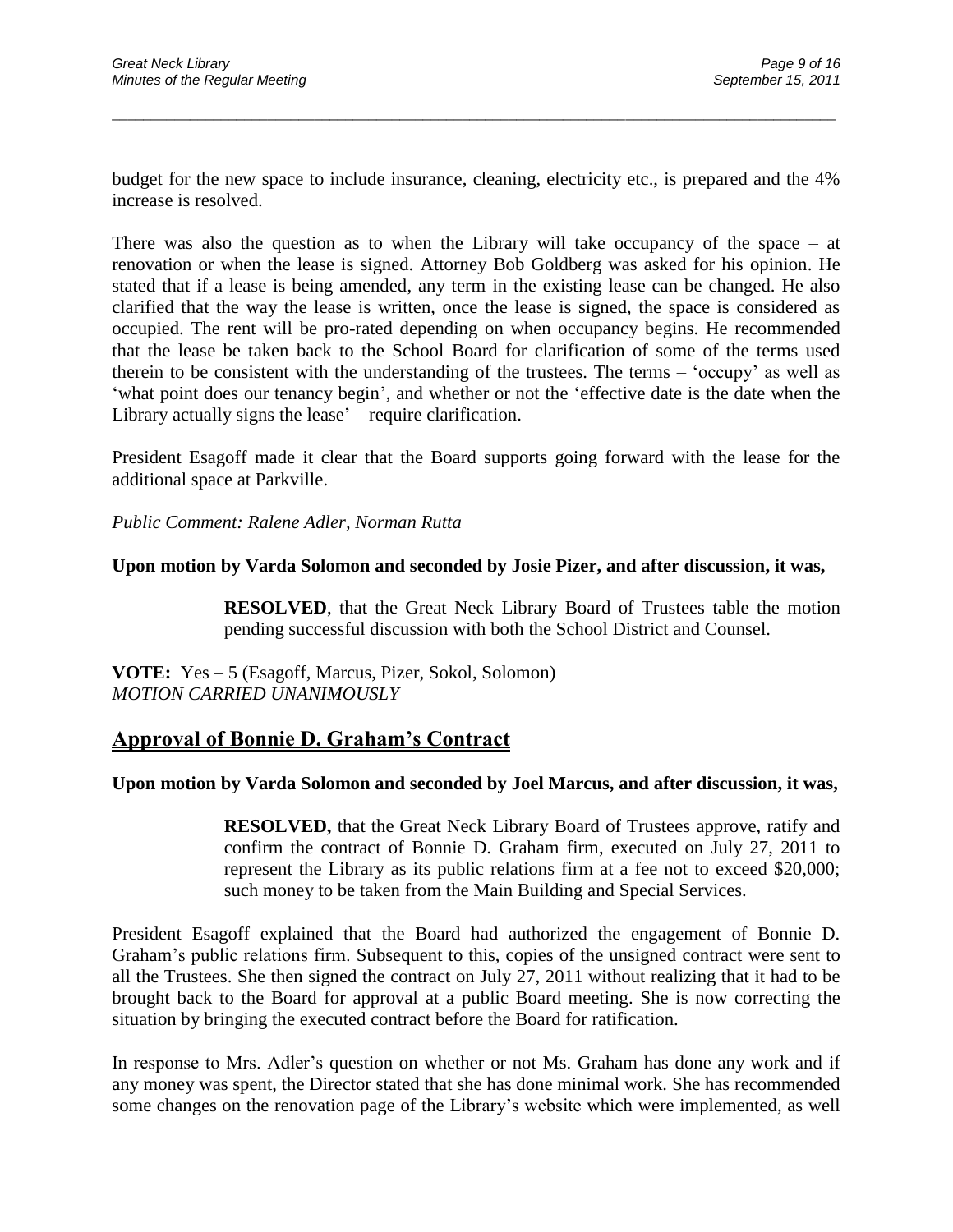as the FAQ sheet, and a tax impact statement which was prepared by the Business Manager. She also helped with messaging in some of the publicity announcing informational meetings and there was some discussion on ways to present these meetings. Ms. Graham has not yet been paid. Ms. Marino stated that the purpose of the PR firm is to present the facts and figures about the renovation to the public and there won"t be a pros-and-cons campaign using public money to persuade the public.

\_\_\_\_\_\_\_\_\_\_\_\_\_\_\_\_\_\_\_\_\_\_\_\_\_\_\_\_\_\_\_\_\_\_\_\_\_\_\_\_\_\_\_\_\_\_\_\_\_\_\_\_\_\_\_\_\_\_\_\_\_\_\_\_\_\_\_\_\_\_\_\_\_\_\_\_\_\_\_\_\_\_\_\_\_\_\_\_\_\_\_\_\_

Trustee Solomon promised that any reports developed will be available for the public to see.

Attorney Bob Goldberg clarified the term "Library" as used in the contract to apply to the Library Director who is authorized by the Board to execute the responsibilities on behalf of the Library.

Public Comment: Norman Rutta, Ralene Adler, Liz Berney

**VOTE:** Yes – 5 (Esagoff, Pizer, Marcus, Sokol, Solomon) *MOTION CARRIED UNANIMOUSLY*

## **Cooling Tower Replacement**

### **Upon motion by Joel Marcus and seconded by Martin Sokol, and after discussion, it was,**

**RESOLVED,** that the Great Neck Library Board of Trustees authorize the expenditure of an amount not-to-exceed \$500,000 to be used to cover the installation of a new 170-ton cooling tower and all attendant fees and expenses that will be part of this project. Such work should begin immediately and the funds for this work should be taken from the Main Building and Special Services Fund.

Trustee Sokol initiated a discussion on the architect fees whether or not the process of competitive bidding was followed in obtaining quotes from other architects apart from Dattner to ascertain that the Library would not be overpaying.

The Director responded that she was instructed by the Board to consult with Dattner and Park East Construction and was not directed to get other competitive quotes. She further explained that the expenses related to the cooling tower are a part of the renovation project that Dattner was hired to do. Dattner and their subcontractors have examined this building several times and their knowledge of the building will be a plus in getting the job done in the most cost efficient and timely manner. She wanted the Board to understand that to go out for more quotes at this time will delay the project and possibly it will not be done on time for the next cooling season but the Board must make that decision.

Trustee Pizer supported Trustee Sokol"s request for competitive bidding and that the motion should be tabled.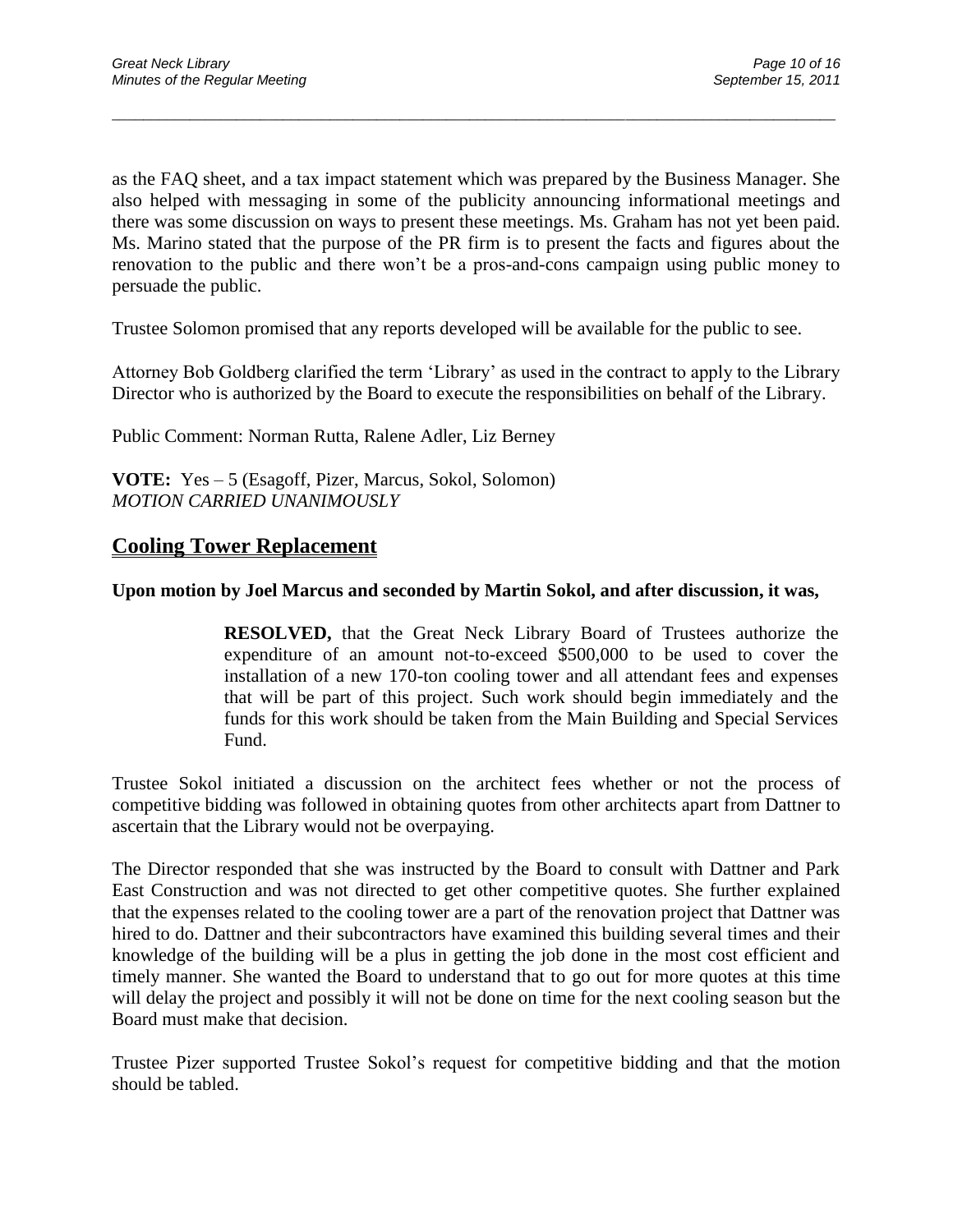Trustee Solomon would like to see the motion tabled and the reconvening of another meeting to discuss this. She is also concerned about the possibility that the cost might exceed the \$485,000 since it is now a stand-alone project and not a part of the renovation project. She too would like to see additional quotes.

\_\_\_\_\_\_\_\_\_\_\_\_\_\_\_\_\_\_\_\_\_\_\_\_\_\_\_\_\_\_\_\_\_\_\_\_\_\_\_\_\_\_\_\_\_\_\_\_\_\_\_\_\_\_\_\_\_\_\_\_\_\_\_\_\_\_\_\_\_\_\_\_\_\_\_\_\_\_\_\_\_\_\_\_\_\_\_\_\_\_\_\_\_

The Director asked the Board to give her clear directions as to what they wanted her to do. In response to Trustee Solomon"s concern about the \$485,000, Director Marino had asked Park East Construction if that amount was sufficient and they assured her that it is possible the cost will come in under that amount. She asked for a not-to-exceed figure of \$500,000 to cover any of the unexpected that may come up.

There was a five-minute intermission at 9:05 p.m. as one of the trustees had left the room.

It was decided to table the motion and the Director was asked to get information from Park East Construction on whether they had bids from other firms apart from Dattner and the dollar amount.

*Public Comment: Norman Rutta, Ralene Adler*

### **Upon motion by Josie Pizer and seconded by Varda Solomon, and after discussion, it was,**

**RESOLVED,** that the Great Neck Library Board of Trustees table the motion that specifies all the particulars for the cooling tower replacement.

### **VOTE:** Yes **–** 5 (Esagoff, Marcus, Pizer, Sokol, Solomon) *MOTION CARRIED UNANIMOUSLY*

Trustee Solomon then suggested that the Board put on its calendar an additional meeting each month, which can be cancelled if not needed, to deal with items that have been tabled, such as the cooling tower, so business can be conducted in a timely fashion.

A tentative meeting of the Board was scheduled for September 27 and the Construction Manager should be asked to bring in two more bids at which time they will discuss the process used to obtain the bids. The Board Policy Committee meeting for that night would be pre-empted to make room for the Board meeting. The bids would be discussed in an executive session at 7:00 p.m. followed by the public meeting at 8:00 p.m.

Trustee Marcus called for a motion to specify exactly what the Board would like to see done as he does not want this to hang around for another month. He too supports the idea of the Board meeting every two weeks.

The Director brought out that for the firms to provide bids they would need an architectural plan which will not be developed until the Board gives Dattner the authorization to proceed and that would be an additional \$46,000. The Board's existing agreement with Dattner provides services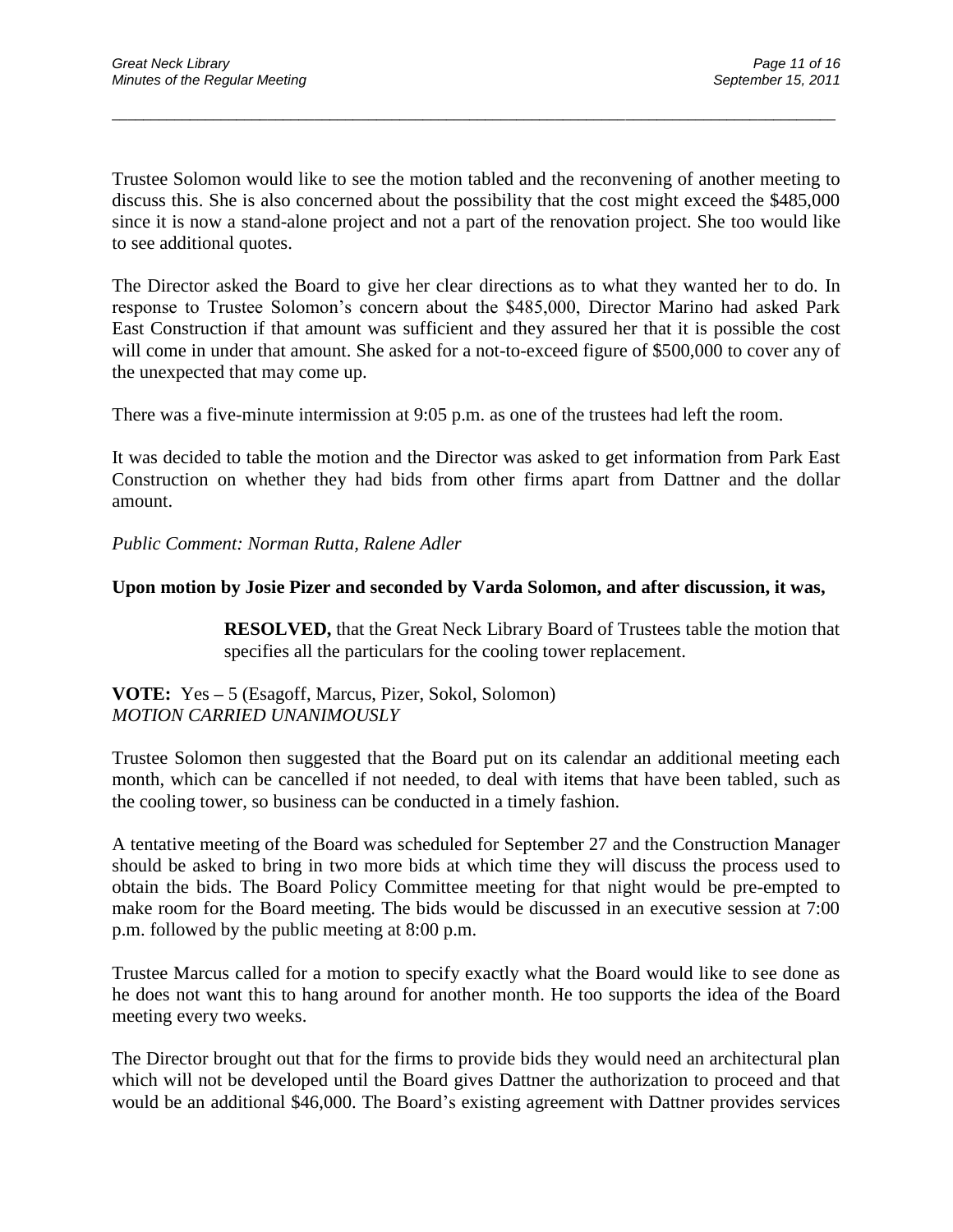up to the referendum. If the referendum is passed, then both parties will enter into another contract for post referendum work.

\_\_\_\_\_\_\_\_\_\_\_\_\_\_\_\_\_\_\_\_\_\_\_\_\_\_\_\_\_\_\_\_\_\_\_\_\_\_\_\_\_\_\_\_\_\_\_\_\_\_\_\_\_\_\_\_\_\_\_\_\_\_\_\_\_\_\_\_\_\_\_\_\_\_\_\_\_\_\_\_\_\_\_\_\_\_\_\_\_\_\_\_\_

Trustee Sokol moved and Trustee Solomon seconded for the Board to go into executive session to further discuss vendor relations contract. All were in favor and the Board went into executive session at 9:40 p.m. The Board returned to the open meeting at 10:10 p.m.

**Upon motion by Varda Solomon and seconded by Martin Sokol, and after discussion, it was,**

> **RESOLVED,** that the Great Neck Library Board of Trustees authorize the expenditure of an amount not to exceed \$46,000 to engage the professional services of Dattner Architects for work related to the installation of a cooling tower as described in their proposal dated September 6, 2011; such monies to be charged to the Main Building and Special Services fund.

**VOTE:** Yes **–** 5 (Esagoff, Marcus, Pizer, Sokol, Solomon) *MOTION CARRIED UNANIMOUSLY* 

## **Furnace Repair**

### **Upon motion by Josie Pizer and seconded by Varda Solomon, and after discussion, it was,**

**RESOLVED,** that the Great Neck Library Board of Trustees authorize the repair of the boiler for a total cost of \$9,248.00; such funds to be taken from the Main Building and Special Services Fund.

Norman Rutta, a member of the public, brought out that this item should not be charged to the Main Building fund since it has to do with repairs. The Business Manager agreed that this should be charged to the repairs and maintenance line of the operating budget. The motion was so amended.

### **Upon motion by Varda Solomon and seconded by Josie Pizer, and after discussion, it was,**

**RESOLVED,** that the Great Neck Library Board of Trustees amend the motion under discussion so the funds should be taken from operating funds.

**VOTE:** Yes **–** 5 (Esagoff, Kaplan, Marcus, Sokol, Solomon) *MOTION CARRIED UNANIMOUSLY*

### **Upon motion by Josie Pizer and seconded by Joel Marcus, and after discussion, it was,**

**RESOLVED,** that the Great Neck Library Board of Trustees authorize the repair of the boiler for a total of \$9,248; such funds to be taken from the repairs and maintenance line of the operating budget..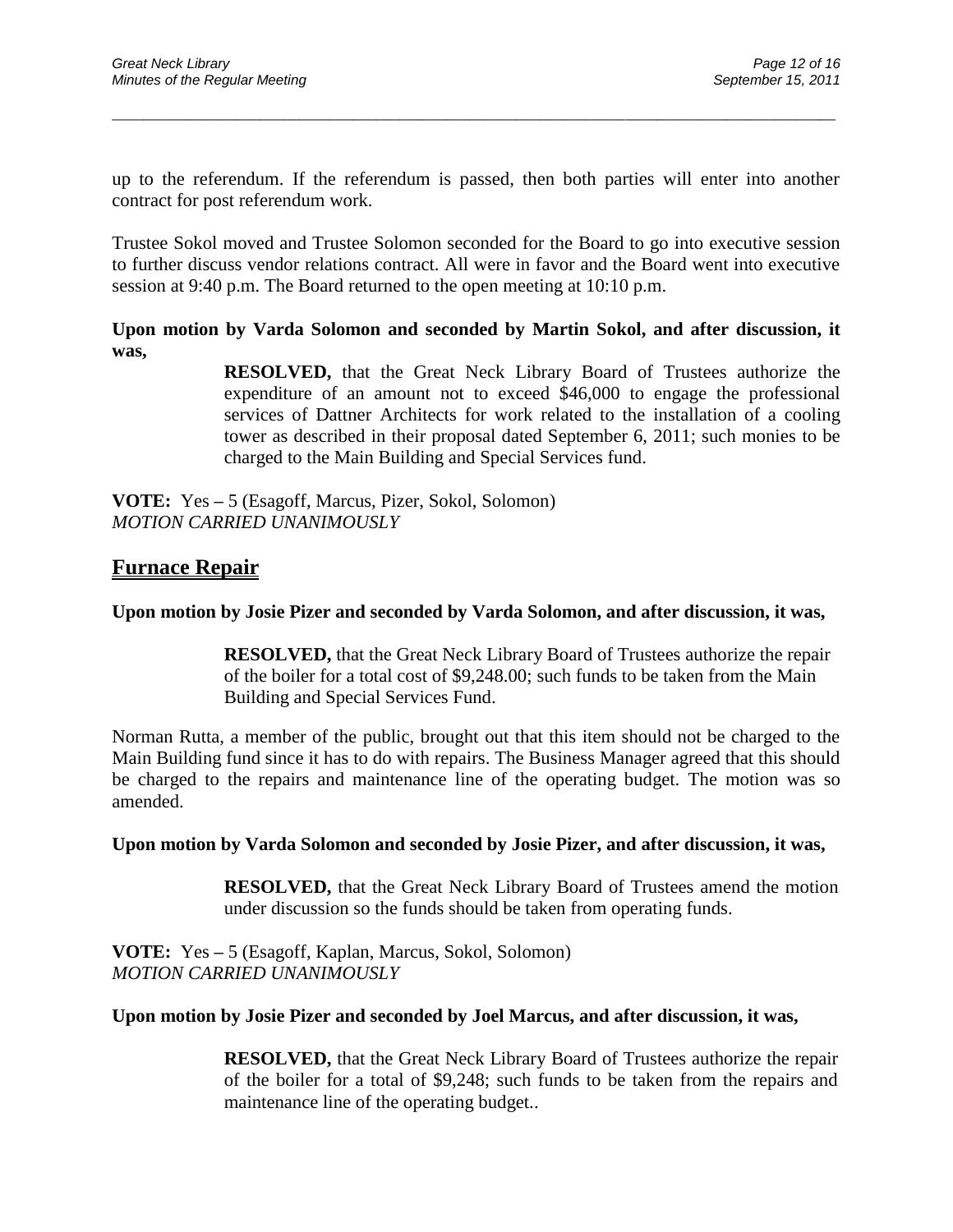**VOTE:** Yes **–** 5 (Esagoff, Kaplan, Marcus, Sokol, Solomon) *MOTION CARRIED UNANIMOUSLY*

## **Travel & Reimbursement Policy**

Below is the proposed policy for conference and meeting attendance travel and reimbursement presented for its second reading:

\_\_\_\_\_\_\_\_\_\_\_\_\_\_\_\_\_\_\_\_\_\_\_\_\_\_\_\_\_\_\_\_\_\_\_\_\_\_\_\_\_\_\_\_\_\_\_\_\_\_\_\_\_\_\_\_\_\_\_\_\_\_\_\_\_\_\_\_\_\_\_\_\_\_\_\_\_\_\_\_\_\_\_\_\_\_\_\_\_\_\_\_\_

#### Introduction

The Board of Trustees of the Great Neck Library (GNL) encourages its staff and trustees to take advantage of the educational and professional resources available to them in the form of workshops, conferences and meetings. In order to be reimbursed for actual expenses incurred in any workshop, conference or meeting a staff member or trustee attends, the following guidelines must be followed. All reimbursement rates will be subject to review and adjustment.

#### Conference and Meeting Authorization

Within existing staffing and budgetary constraints, GNL will pay registration fees and related travel expenses for full-time and regular part-time staff members to attend work-related conferences, workshops and meetings. As required, the Director may set a maximum amount that is allowable for reimbursement, as long as proper documentation is provided as outlined below.

#### Travel Authorization for GNL Staff

Each employee planning to travel on business outside Nassau County must request authorization in advance to his/her Department Head, using the request form attached. Upon approval by the Department Head, this form must then be approved by the Director.

Travel within Nassau County which is required by the employee"s job duties need not be approved in advance by the Director but must be approved by the Department Head. All employees who drive a vehicle on GNL business must have a valid driver"s license. All automobile travel on GNL business will be reimbursed at prevailing IRS mileage rates. Mileage for local trips may be reimbursed through petty cash, providing a request slip is completed and submitted to the Director's office. Other than for mileage to NLS, documentation of mileage must accompany the slip.

#### Travel Authorization for GNL Trustees

Travel by GNL trustees on GNL business must be approved in advance according to procedures established by the Director.

#### Travel Expense Vouchers

Original receipts for all expenses claimed for travel reimbursement must be attached to a GNL Travel Expense Form as well as documentation that the staff member was registered for the conference or meeting s/he attended.

All GNL staff and trustees shall itemize expenses and certify the validity of their claim with their signature. Travel expense vouchers shall be submitted to the Business Office within thirty days after the activity.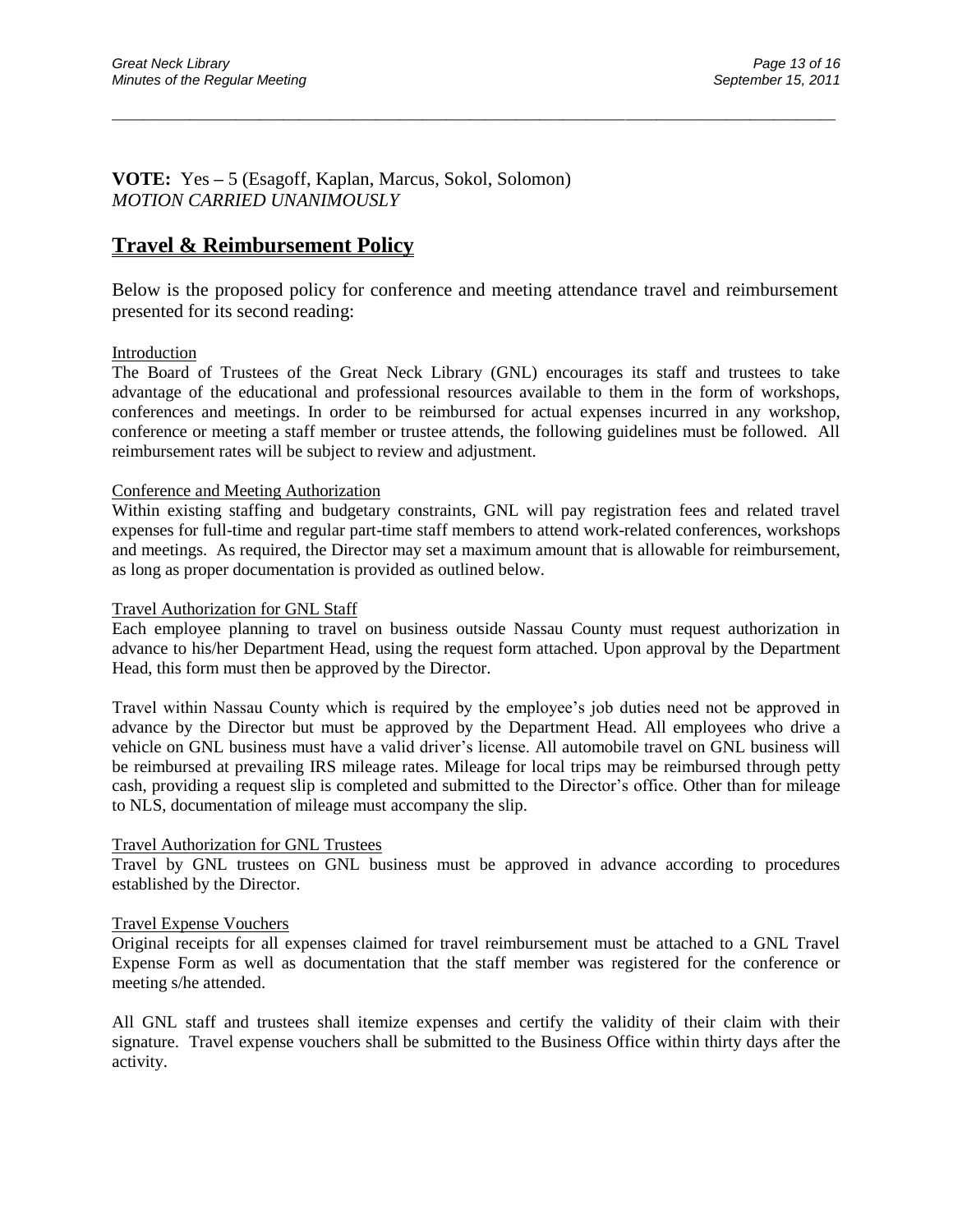#### Travel Reimbursement for Employees and Trustees

GNL will reimburse its employees and trustees for expenses incurred on library business at the following rates:

\_\_\_\_\_\_\_\_\_\_\_\_\_\_\_\_\_\_\_\_\_\_\_\_\_\_\_\_\_\_\_\_\_\_\_\_\_\_\_\_\_\_\_\_\_\_\_\_\_\_\_\_\_\_\_\_\_\_\_\_\_\_\_\_\_\_\_\_\_\_\_\_\_\_\_\_\_\_\_\_\_\_\_\_\_\_\_\_\_\_\_\_\_

- IRS Standard Mile Rate for Business for the current year for use of a private vehicle, only if accompanied by map quest mileage [or similar method] to and from the site of the conference.
- Actual cost of meals and tips, not including alcohol. A limit of \$50 for daily meals will be applied.
- Actual cost of lodging, at the rate listed for the conference or meeting the employee is attending.
- Actual tolls, parking fees, necessary taxi fares and
- Actual bus or train fare for commercial transportation.

GNL employees shall be reimbursed for meal expenses only when library business requires them to stay away from home overnight, except if meal registration fees are required for attendance at a meeting or workshop. Whenever possible, car pooling is strongly recommended.

#### Travel with Family

A GNL employee or trustee may travel with his or her family on official business. No family travel expenses will be reimbursable except for legitimate business-related expenses incurred by the GNL employee or trustee. Lodging will be reimbursed at the single room rate only.

# **NEW BUSINESS**

## **Snow Removal Contract**

### **Upon motion by Josie Pizer and seconded by Martin Sokol, and after discussion, it was,**

**RESOLVED,** that the Great Neck Library Board of Trustees authorize the renewal of the snow contract for the season November 1, 2011 through April 30, 2012 with EPG Construction Corp at a base price of \$9,998 [plus \$220 per sanding of accumulation over eight (8) inches as per the attached contract] to be charged to the Landscaping/Snow Removal budget line.

**VOTE:** Yes **–** 5 (Esagoff, Marcus, Pizer, Sokol, Solomon) *MOTION CARRIED UNANIMOUSLY*

## **Property Liability Insurance Renewal**

### **Upon motion by Varda Solomon and seconded by Martin Sokol, and after discussion, it was,**

**RESOLVED,** that the Great Neck Library Board of Trustees renew its property/liability package, automobile and umbrella policies for the period September 1, 2011 through September 1, 2012 with Utica Insurance Companies, as presented by Edwards and Company in their proposal, for a total cost of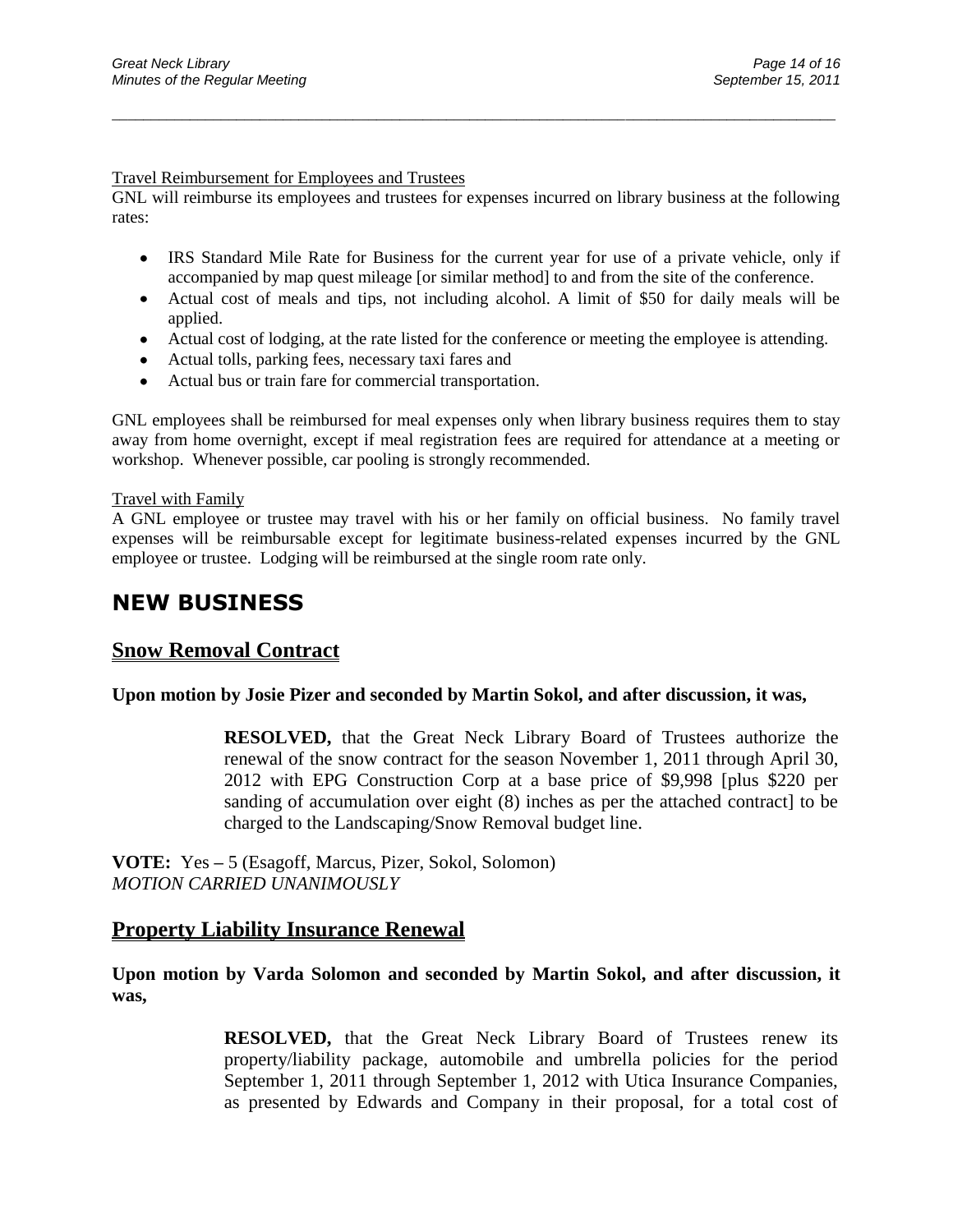\$60,354 to be charged to the Property/Liability insurance line of the operating budget.

**VOTE:** Yes **–** 5 (Esagoff, Marcus, Pizer, Sokol, Solomon) *MOTION CARRIED UNANIMOUSLY*

## **Donation Acknowledgment**

### **Upon motion by Joel Marcus and seconded by Josie Pizer, and after discussion, it was,**

\_\_\_\_\_\_\_\_\_\_\_\_\_\_\_\_\_\_\_\_\_\_\_\_\_\_\_\_\_\_\_\_\_\_\_\_\_\_\_\_\_\_\_\_\_\_\_\_\_\_\_\_\_\_\_\_\_\_\_\_\_\_\_\_\_\_\_\_\_\_\_\_\_\_\_\_\_\_\_\_\_\_\_\_\_\_\_\_\_\_\_\_\_

**RESOLVED,** that the Great Neck Library Board of Trustees accept the donation of \$400 from a Great Neck resident who wishes to remain anonymous. Such donation is to be used towards the Ron Gross Socrates" Salon program.

President Esagoff made mention of a Great Neck resident donating \$20 million to the Hofstra University Law School. She suggested that there might be interested donors out there who would be willing to give donations to the Library to offset its renovation/expansion costs.

*Public Comment: Norman Rutta*

**VOTE:** Yes **–** 5 (Esagoff, Marcus, Pizer, Sokol, Solomon) *MOTION CARRIED UNANIMOUSLY*

## **Innovative Interfaces**

**Upon motion by Varda Solomon and seconded by Martin Sokol, and after discussion, it was,**

> **RESOLVED,** that the Great Neck Library Board of Trustees authorize the acceptance of the Innovative Interfaces Server Replacement Program contract at a cost of \$7,500 per year for four (4) years to be charged to the Automated Library fund.

> I further move that the Board of Trustees of the Great Neck Library authorize a three (3) year subscription to the Encore interface enhancement at \$22,500 per year. The first year's cost plus a \$2,500 one-time implementation charge is to be charged to the Automated Library Fund; the costs of subsequent years are to be funded by the general operating budget.

**VOTE:** Yes **–** 5 (Esagoff, Marcus, Pizer, Sokol, Solomon) *MOTION CARRIED UNANIMOUSLY*